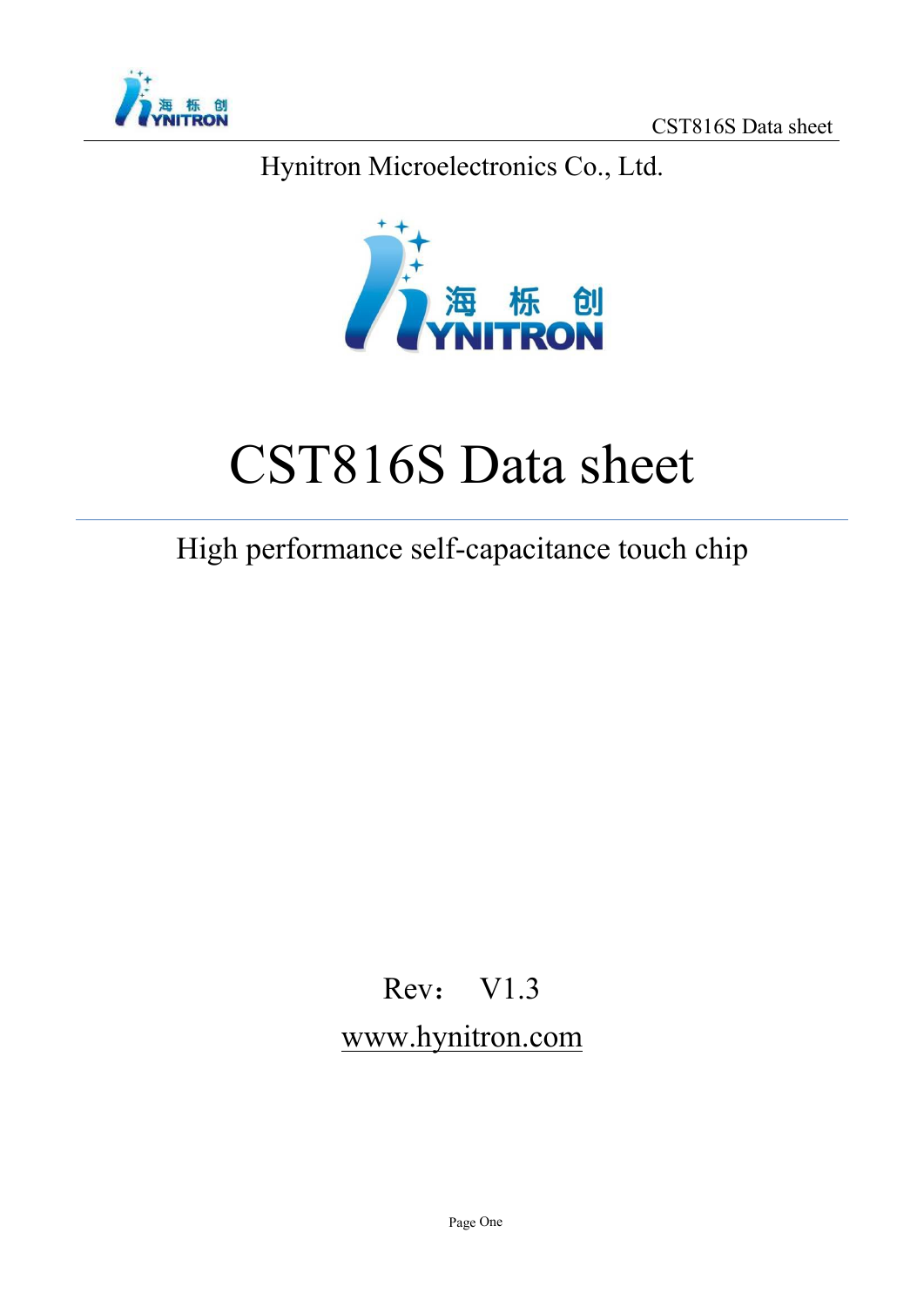

#### **1. Overview**

CST816S self-capacitance touch chip, using high-speed MCU core and embedded DSP circuit, combined with its own fast self-capacitance sensing technology, can support a variety of self-capacitance patterns including triangles.

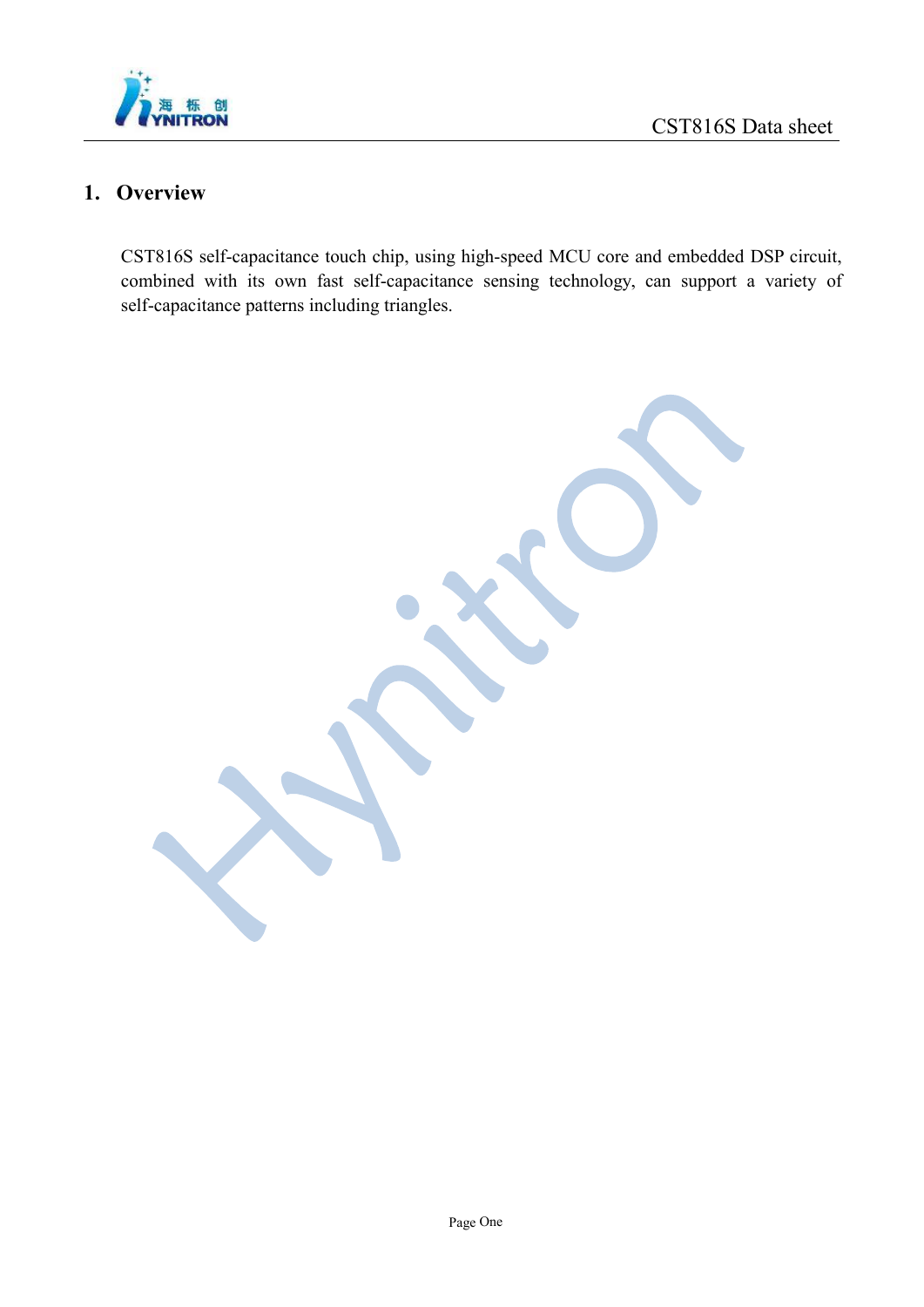

#### **2. Chip characteristics**

- **Built-in mutual capacitance detection circuit and high performance DSP module**
	- $\Diamond$  Support online programming;
	- $\Diamond$  Built-in watchdog;
	- $\Diamond$  Multiple buttons support;
	- $\Diamond$  Support standby gesture wake-up function:

#### **Capacitive screen support**

- $\Diamond$  Supports up to 13 sensing channels; Built-in watchdog;
- $\Diamond$  Support channel floating/pull down design;
- $\Diamond$  Module parameters are automatically adjusted;

#### ◆ Performance

- $\triangle$  Refresh rate > 100Hz;
- $\Diamond$  Single point gesture and real two-point operation;
- $\Diamond$  Typical power consumption in dynamic mode < 2.5mA;
- $\Diamond$  Typical power consumption in standby mode < 10uA;
- $\Diamond$  Typical power consumption in sleep mode < 5uA;

#### **Communication Interface**

- $\div$  I2C master/slave communication interface, configurable rate range 10KHz $\sim$ 1MHz;
- $\Diamond$  Compatible with 1.8V/3.3V interface levels;

#### **Power supply**

 $\Diamond$  Single power supply range 2.7V ~ 3.6V, power supply ripple  $\leq$  50mV;

#### **Package type: QFN20 3mm\*3mm\*0.4mm**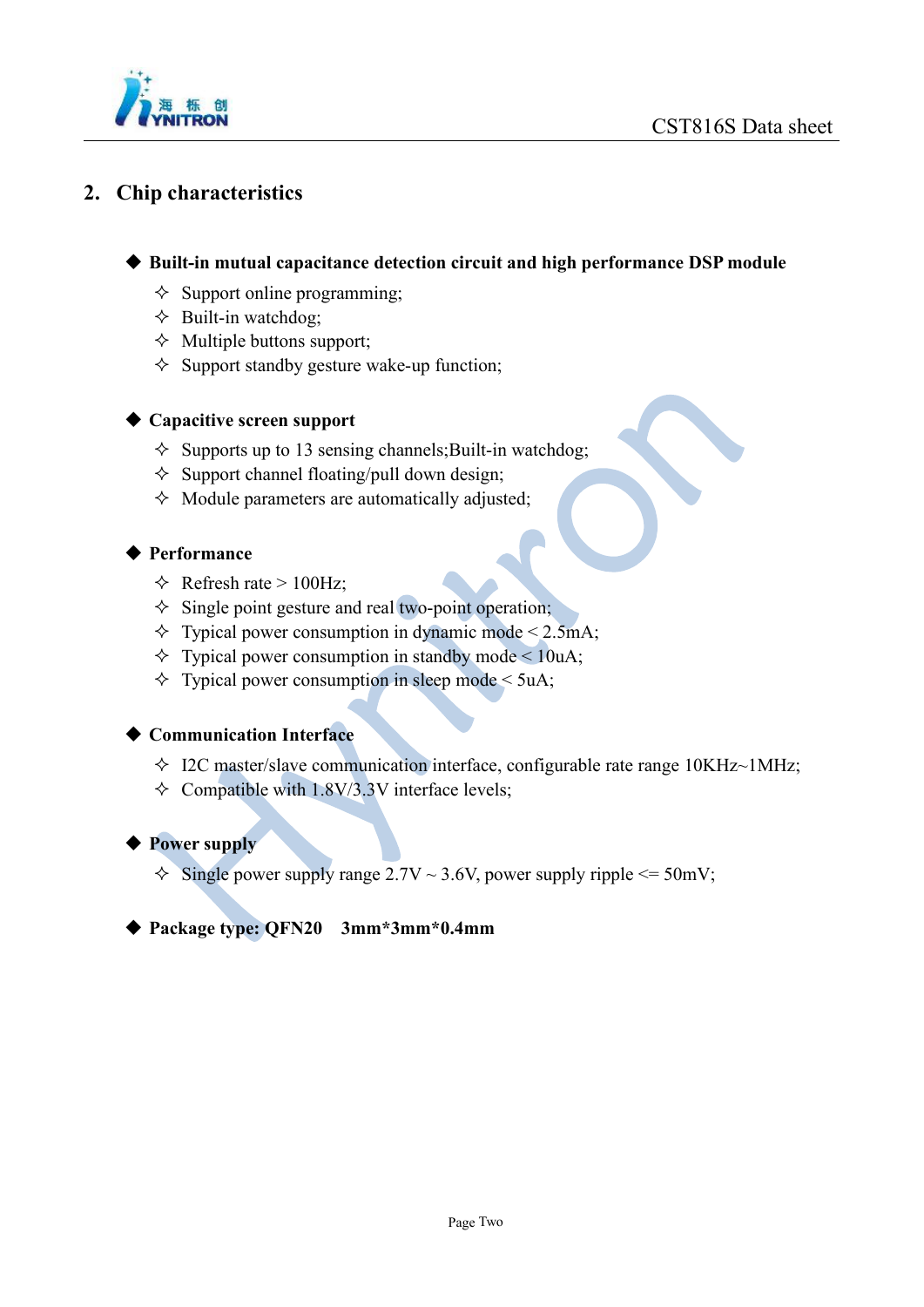

#### **3. Pinout / Description**



| Pin name       | <b>Description</b> | <b>Remarks</b>                     |
|----------------|--------------------|------------------------------------|
| $S1 - S13$     | Sensing channels   |                                    |
| <b>VDDA</b>    | Power supply       | $2.7V~3.6V$ , connect $2.2uF~10uF$ |
|                |                    | capacitor                          |
| CMOD0/CMOD1    | Stabilizing        | Connection $1nF~5.6nF$             |
|                | capacitor          | stabilizing capacitor              |
| <b>IRQ</b>     | Interrupt output   | Up/Down edge optional              |
| <b>SCL/SDA</b> | I2C                | Optional internal pull-up/open     |
|                |                    | drain mode                         |
| <b>RST</b>     | Reset input        | Active low                         |

#### **Remarks:**

1.CMOD0/CMOD1 must be connected to a voltage regulator capacitor, and the size is 1nF  $\sim$ 5.6nF.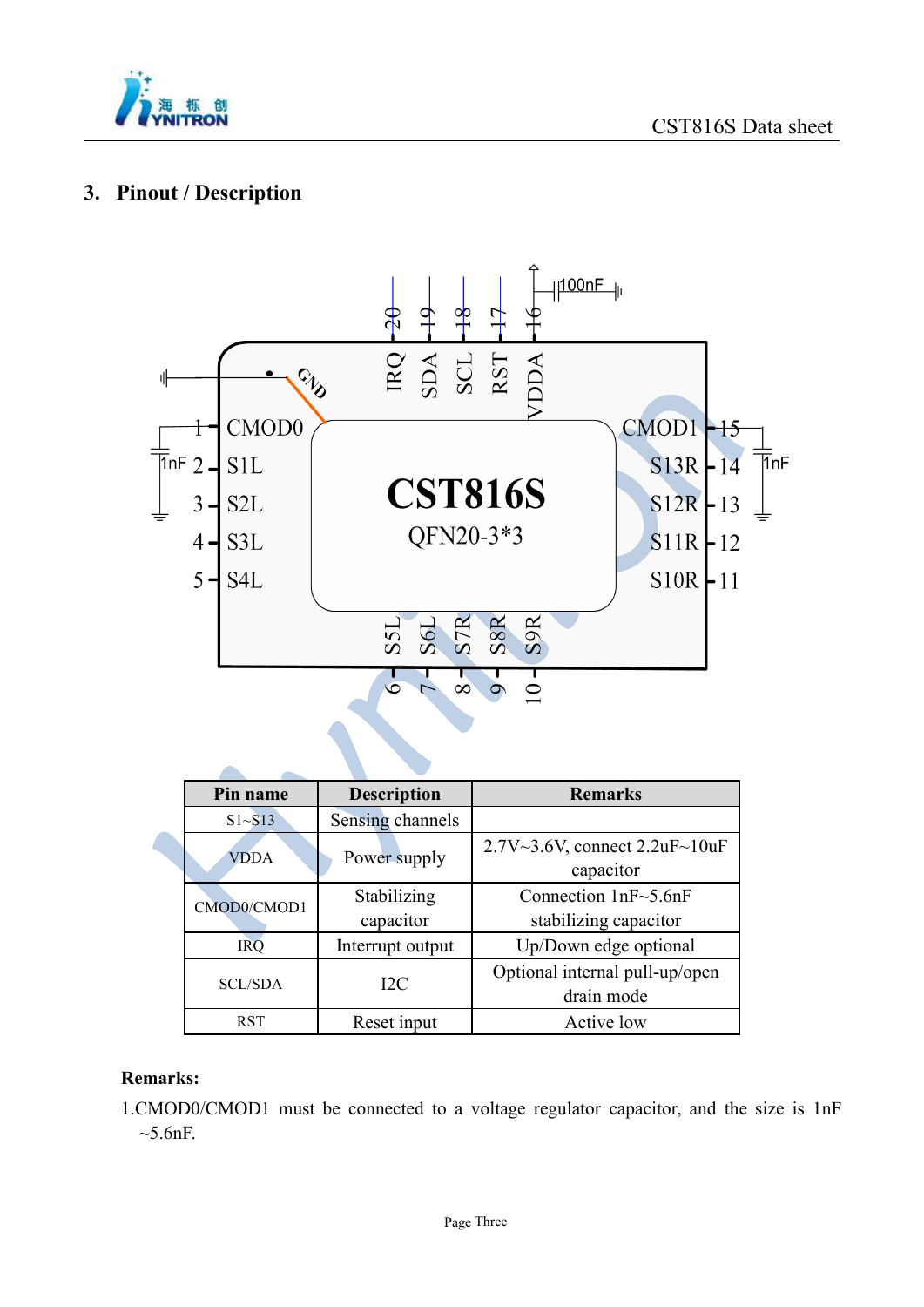

#### **4. Functional description**

CST816S self-capacitance touch chip, through its built-in fast self-capacitance sensor module, can realize single-point gesture and real two-point function on triangles and other patterns without any external devices (except circuit bypass capacitor); the chip has excellent anti-noise, waterproof and low-power performance while achieving rapid response.

#### **4.1 Operating mode**



> Dynamic mode

When there is frequent touch operation, it is in this mode. In this mode, The touch chip quickly performs self-capacitance scanning on the touch screen, to detect the touch and report it to the host.After not touching 2S,automatically enter standby mode.The function of automatically entering standby mode can be controlled by register.

 $\triangleright$  Monitoring mode

When the touch screen timeout has no touch action, the chip automatically switches to the monitoring mode. In this mode, the touch chip detects a possible touch action by scanning at a lower frequency, and quickly switches to the dynamic mode.

 $\triangleright$  Standby mode

After receiving the standby command, it is in this mode. In this mode, the touch chip scans the touch screen at a lower frequency, and enters the dynamic mode after the matching wake-up gesture is completed. At the same time, the touch chip wakes up the host through the IRQ pin, or switches to dynamic mode through the wake-up command.

 $\triangleright$  Sleep mode

After receiving the sleep command, the chip is in this mode. In this mode, the touch chip is in a deep sleep state to maximize power consumption, and can be switched to the dynamic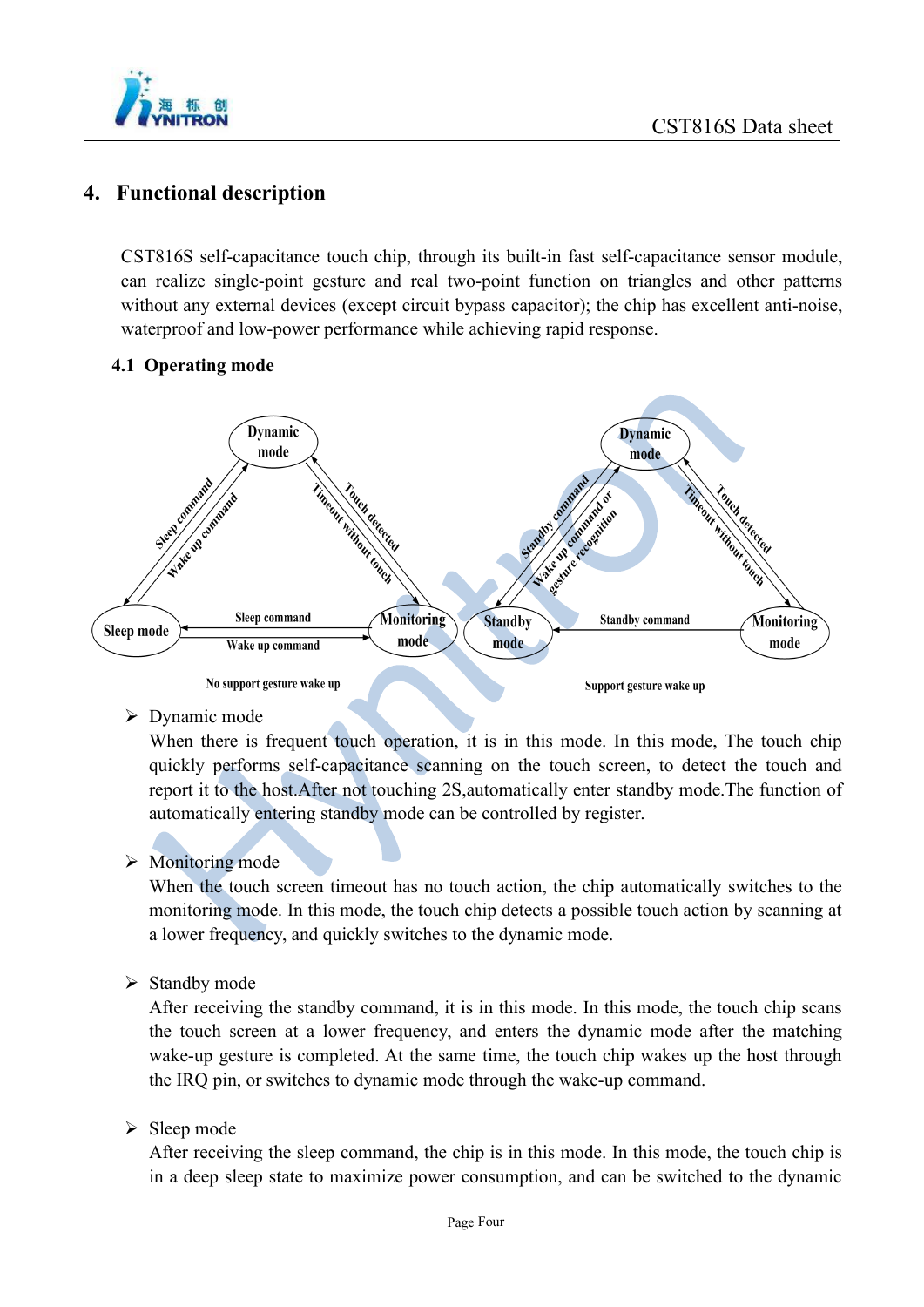

mode by the wake-up command.

#### **4.2 Channels/nodes configuration**

The CST816S self-capacitance touch chip provides up to 13 sensing channels, each of which supports self-capacitance scanning without the need for an external device. The range of self-capacitance that can be supported per channel:  $1pF \sim 400pF$ .

#### **4.3 Power on/Reset**

The built-in power-on reset module will keep the chip in reset until the voltage is normal. When the voltage is lower than a certain threshold, the chip will also be reset. When the external reset pin  $RSTn$  is low, the whole chip will be reset. This pin has a built-in pull-up resistor and RC filter, which can also be left floating. The built-in watchdog ensures that the chip can still return to normal operation within the specified time when an abnormal situation occurs.

#### **4.4 Low power mode**

The CST816S Self-capacitance touch chip supports the following low power modes:

 $\triangleright$  Sleep mode

After the host sends a sleep command to the chip, the chip will immediately enter deep sleep mode to achieve the lowest power consumption; after receiving the wake-up command, the chip will wake up and enter the dynamic working mode.

#### $\triangleright$  Standby mode

In this mode, the chip is always at a lower frequency for minimal scanning to match predefined wake gestures.

#### **4.5 I2C communication**

The chip supports the standard I2C communication protocol, which can achieve the 10KHz~1MHz compatible communication rate.

Two I2C pins, SCL and SDA, support both open-drain mode and internal pull-up mode for flexible selection.

#### **4.6 Interrupt mode**

The touch chip only informs the host to read valid data through the IRQ pin when it detects a valid touch and needs to report it to the host, so as to improve efficiency and reduce CPU load.

The interrupt edge can be configured as a rising edge or a falling edge as needed.

The IRQ pin is also used to wake up the host when matching predefined gestures in standby mode.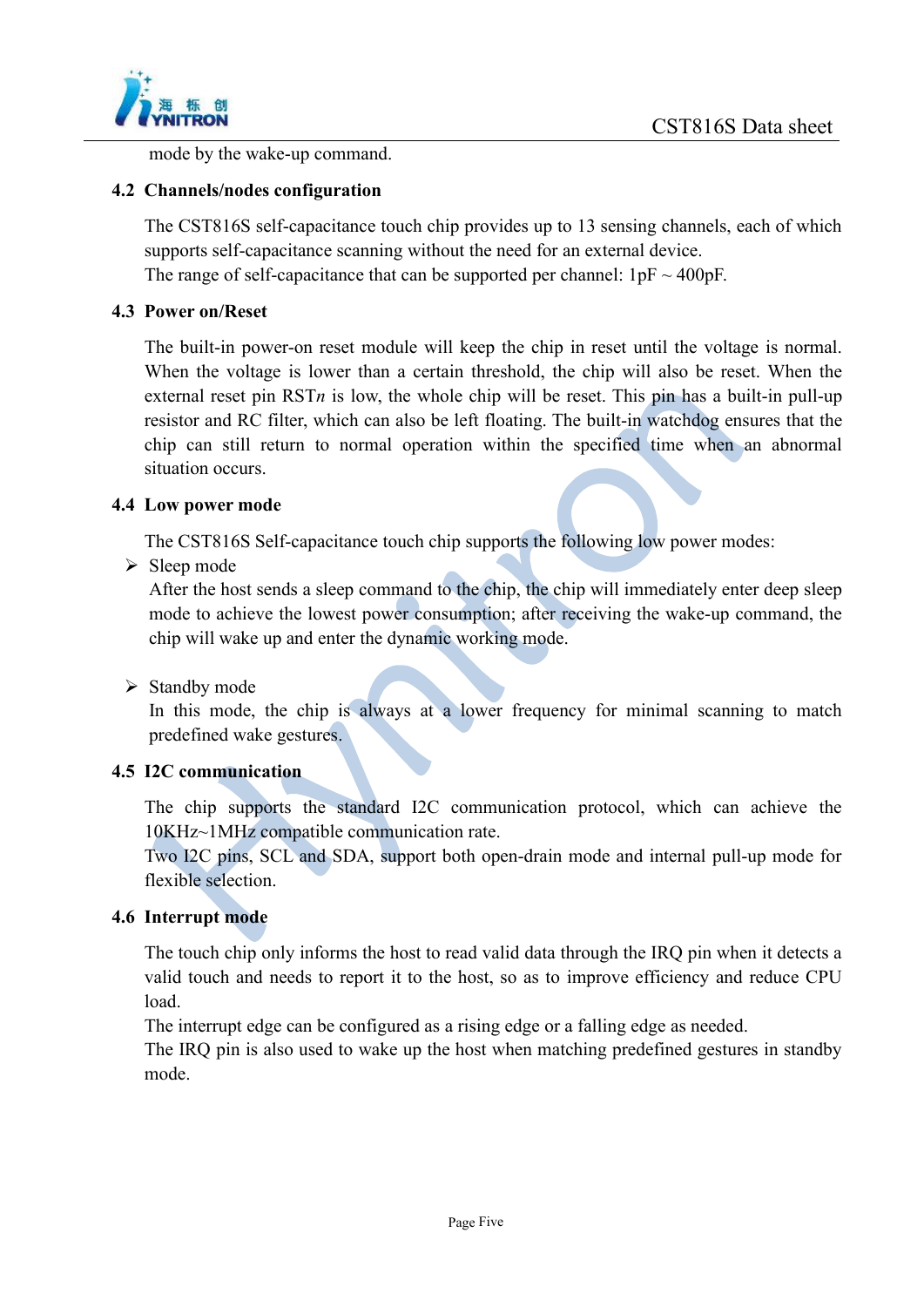

# **5.Register specification**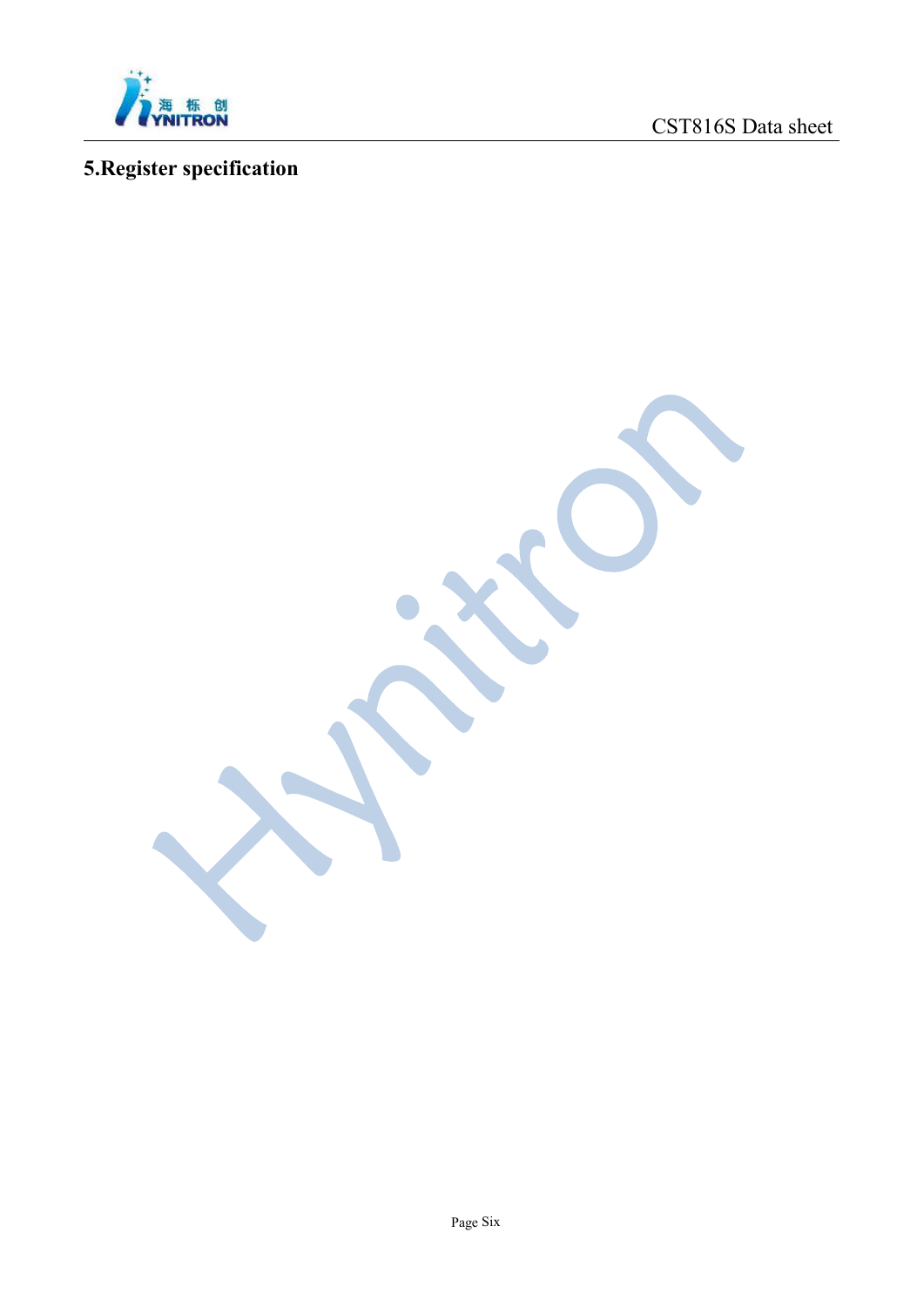

#### **6. Application design specification**

#### **6.1 Power supply decoupling capacitor**

Generally, a 0.1uF and 10uF ceramic capacitor is connected in parallel at the VDD and VSS terminals of the chip to perform the functionof untwisting and bypassing. The untwisting capacitor should be placed as close as possible to the chip to minimize the current loop area.

#### **6.2 COMD filter capacitor**

The filter capacitor uses a NPO/COG material capacitor with at least 10% accuracy. The capacitance value can be selected from 1nF to 5.6nF, and 1.5nF is generally selected. The specific optimum value is related to the corresponding body capacitance. The COMD filter capacitor must be placed close to the corresponding pin of the chip, and the trace between the chip and the chip should be as short as possible.

#### **6.3 Waterproof precautions**

Do not have a large solid ground around the Sensor and its traces. For large areas of ground, it must be broken.

#### **6.4 ESD considerations**

The design of the FPC will directly affect the effect of the ESD. At the time of design, the following must be noted:

- $\triangleright$  The FPC uses magnetic film as much as possible for full shielding, and the magnetic film must be grounded.
- $\triangleright$  The position where the FPC and Sensor are attached is as far as possible from the gap of the assembled mechanism to reduce the impact of ESD.
- Power access can be considered to increase TVS pipe to ground to enhance ESD immunity.

#### **6.5 Electromagnetic interference precautions**

Sensor traces must be isolated from lines that may cause interference, such as power traces, audio lines, LCD drive lines, Bluetooth antennas, RF antennas, and more. In particular, when the TP adopts the full-fit design, it may be interfered by the LCD. In this case, the parameters of the TP need special debugging.

#### **6.6 Ground wire**

The high-precision detection lines inside the touch chip are sensitive to the ground line. If possible, the user should use star ground to isolate the noise of other chips. At the same time, magnetic beads are inserted in the ground as much as possible to enhance the anti-interference ability. If the star grounding is difficult to implement, the user should also try to separate the ground of the high current device from the trace of the touch chip.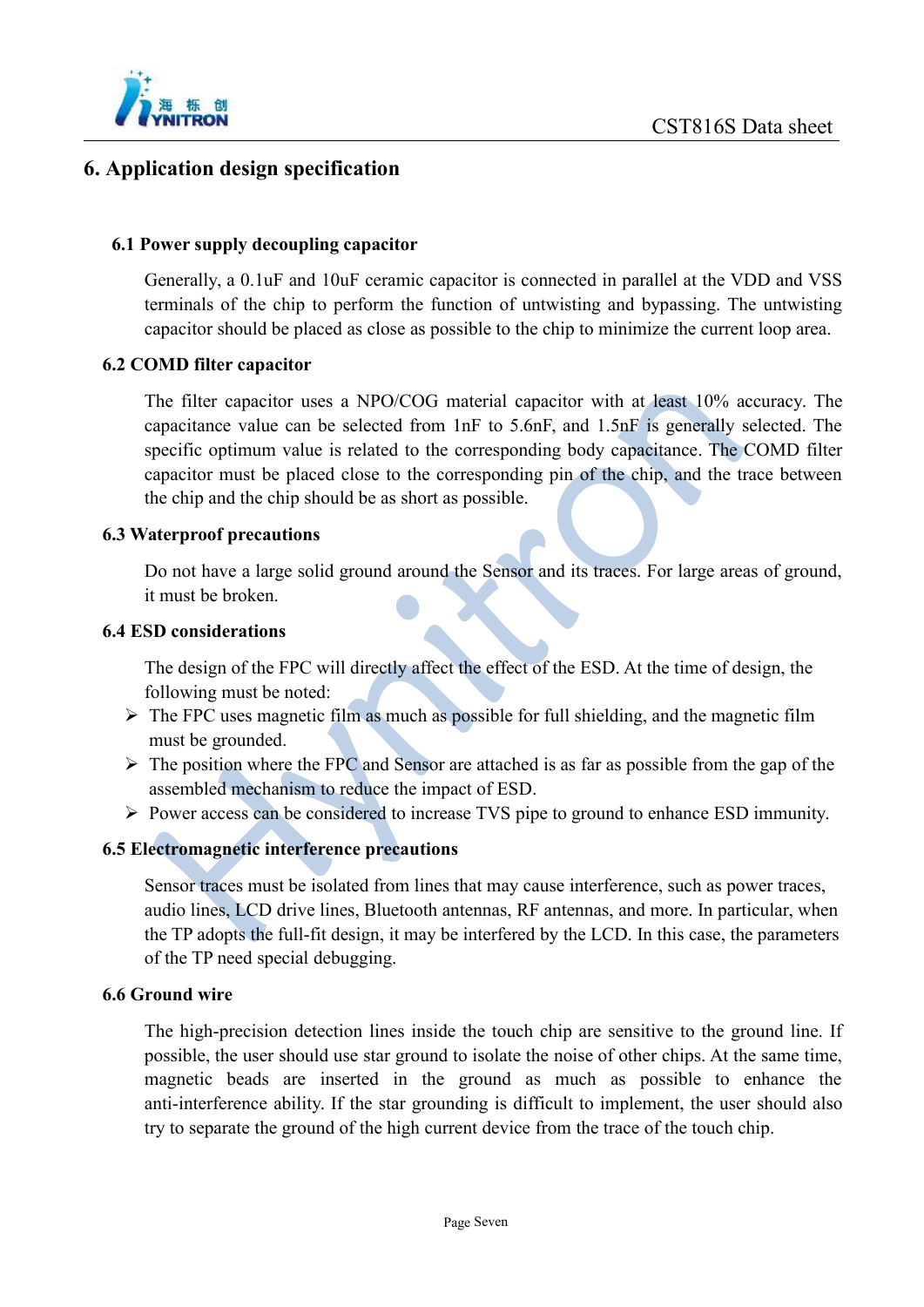

### **7. Electrical characteristics**

Ambient temperature 25︒C, VDDA = 3.3V.

| <b>Parameters</b>              | <b>Minimum</b> | <b>Typical</b>           | <b>Maximum</b> | unit          |  |
|--------------------------------|----------------|--------------------------|----------------|---------------|--|
|                                | value          | value                    | value          |               |  |
| <b>Operating Voltage</b>       | 2.7            | 3.3                      | 3.6            | V             |  |
| Operating temperature          | $-40$          | $+25$                    | $+85$          | $^{\circ}C$   |  |
| Storage temperature            | $-60$          |                          | $+150$         | $^{\circ}C$   |  |
| Working humidity               | -              |                          | 95             | $\frac{0}{0}$ |  |
| Power ripple                   |                |                          | 50             | mV            |  |
| Working current (Dynamic       |                | 2.5                      |                | mA            |  |
| mode)                          |                |                          |                |               |  |
| Working current (Standby mode) |                | 10                       |                | uA            |  |
| Working current (Sleep mode)   |                | $\overline{\mathcal{L}}$ |                | uA            |  |

X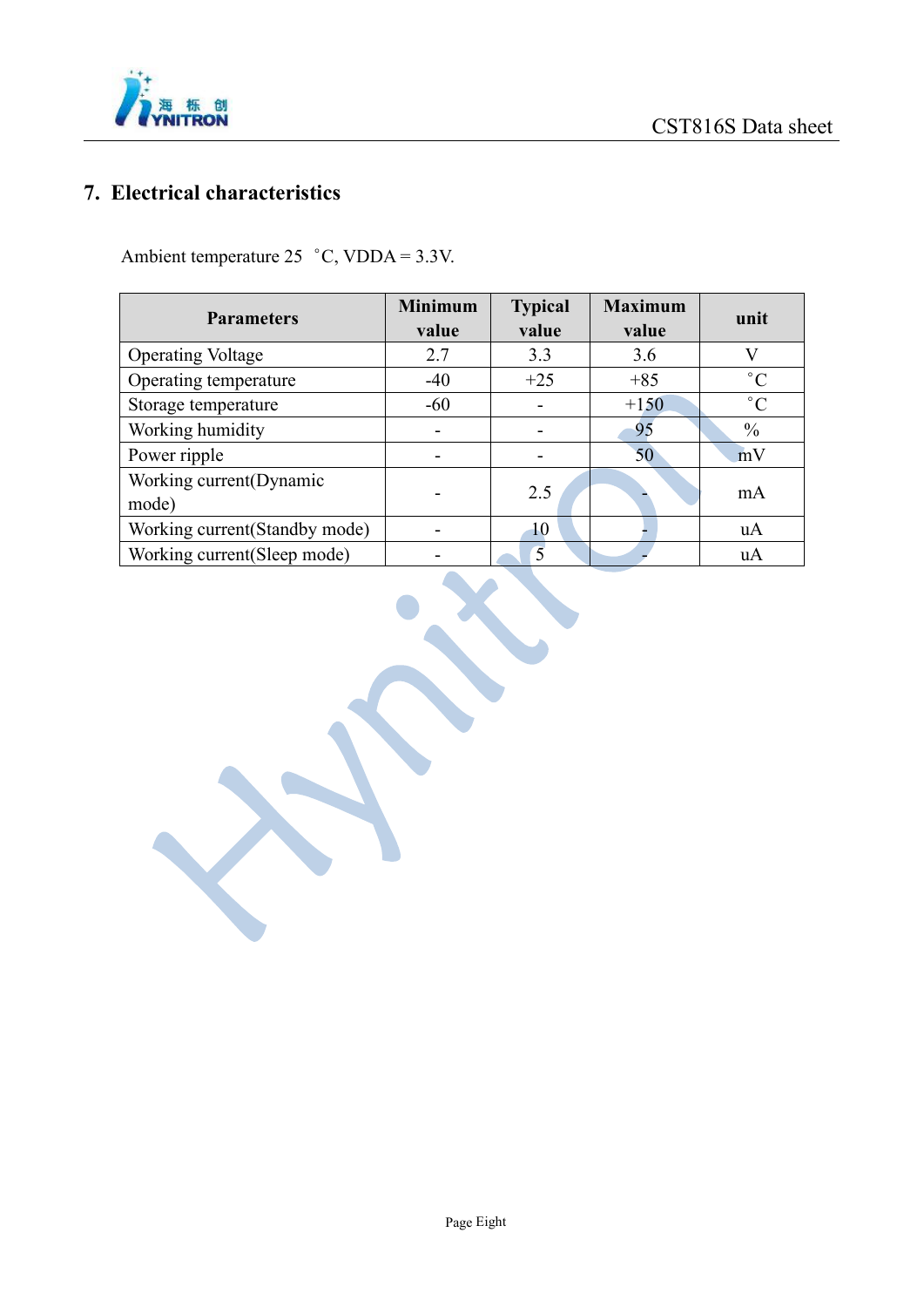



### **8. Product packaging**



**1. QF20 outline drawing**

| DIM<br>SYMBOL        | MIN.    | NOM.      | MAX. |  |  |  |
|----------------------|---------|-----------|------|--|--|--|
| А                    | 0.50    | 0.55      | 0.60 |  |  |  |
| A1                   | 0       | 0.02      | 0.05 |  |  |  |
| A3                   |         | 0.152 REF |      |  |  |  |
| p                    | 0.15    | 0.20      | 0.25 |  |  |  |
| D                    | 3,00BSC |           |      |  |  |  |
| E                    | 3.00BSC |           |      |  |  |  |
| D2                   | 1.60    | 1.70      | 1,80 |  |  |  |
| E <sub>2</sub>       | 1.60    | 1.70      | 1.80 |  |  |  |
| е                    | 0.40BSC |           |      |  |  |  |
| Е                    | 0,25    | 0.30      | 0,35 |  |  |  |
| K                    | 0.20    |           |      |  |  |  |
| $\alpha\alpha\alpha$ | 0.10    |           |      |  |  |  |
| bbb                  |         | 0.07      |      |  |  |  |
| CCC                  |         | 0,10      |      |  |  |  |
| ddd                  |         | 0.05      |      |  |  |  |
| eee                  | 0.08    |           |      |  |  |  |
| fff                  | 0,10    |           |      |  |  |  |

QFN20 外形尺寸

**2. QF20 dimensions**

Page Nine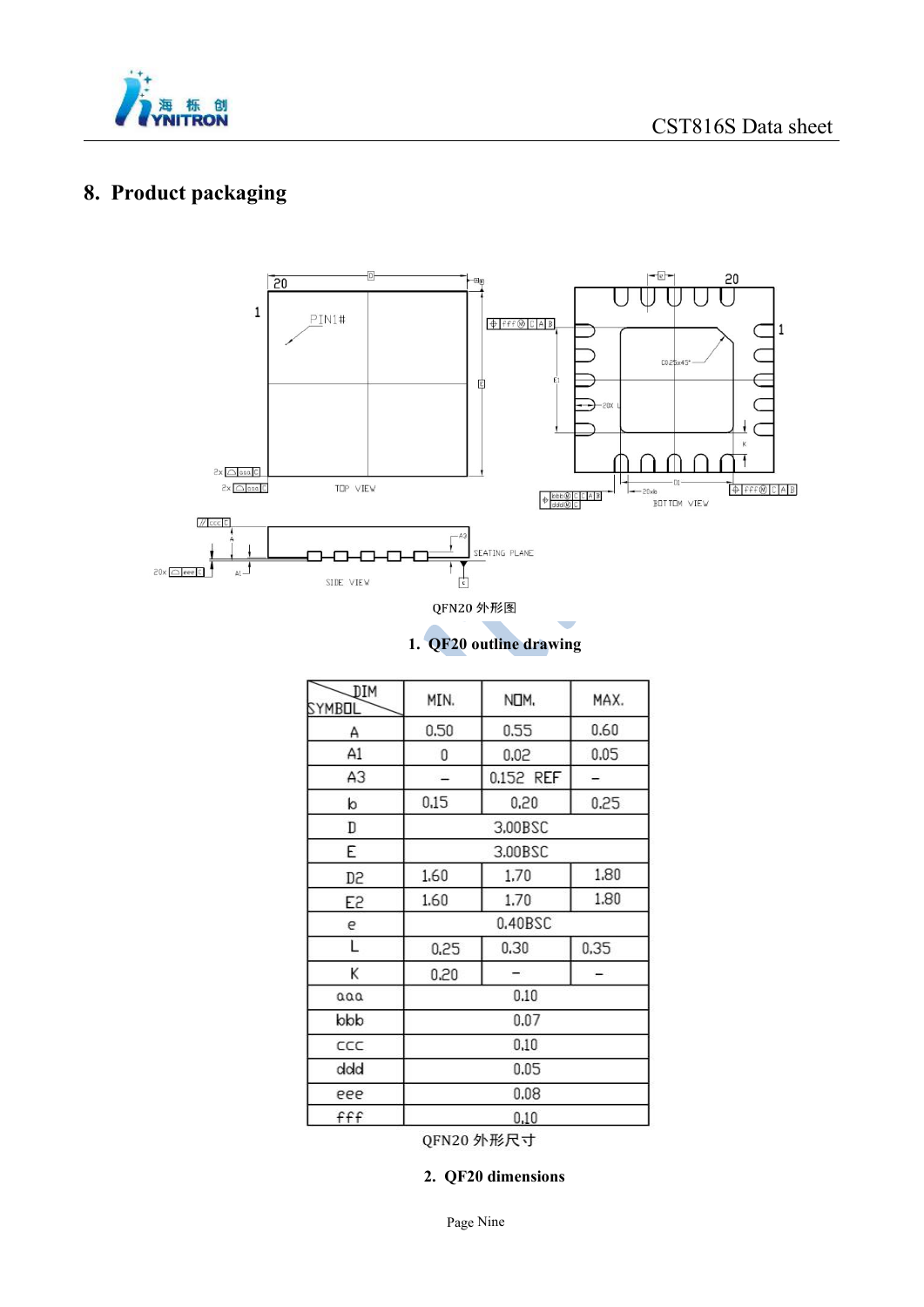

#### **9. Reference circuit**